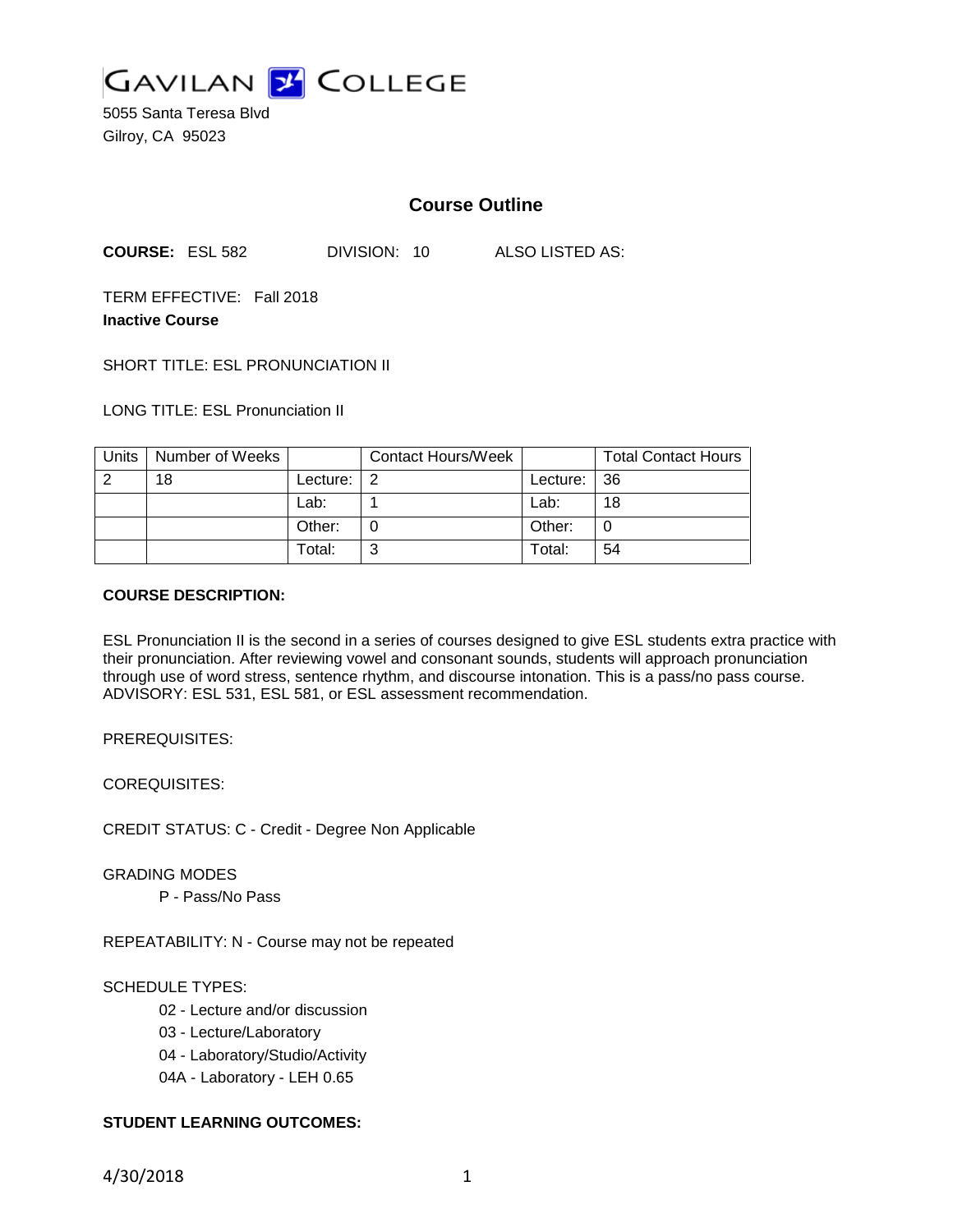1. Utilize IPA symbols to describe the sounds in a word.

ILO: 1,2

Measure: class assignments, quizzes

2. Recognize, differentiate between and produce vowel and consonant

sounds, clusters and dipthongs.

ILO: 1, 2

Measure: class assignments, presentations, quizzes

3. Differentiate between content and structure words and adjust

pronunciation accordingly.

ILO: 1, 2

Measure: class assignments, presentations, quizzes

4. Demonstrate effective emphasis in sentences.

ILO: 1, 2

Measure: class assignments, presentations, quizzes

5. Apply rules of grammar and punctuation and reframe ideas into

thought groups.

ILO: 1, 2

Measure: class assignments, presentations, quizzes

6. Interpret conversation flow and vary emphasis patterns accordingly.

ILO: 1, 2

Measure: class assignments, presentations, quizzes

7. Employ correct pitch (ascending or descending) according to

question type.

ILO: 1, 2

Measure: class assignments, presentations, quizzes

CONTENT, STUDENT PERFORMANCE OBJECTIVES, OUT-OF-CLASS ASSIGNMENTS Inactive Course: 04/23/2018

1 Hours

CONTENT: Students receive an introduction to the course by reviewing the course syllabus, participating in an ice-breaking exercise, and having a tour of the ESL computer lab. STUDENT PERFORMANCE OBJECTIVES: Students will familiarize themselves with the structure, content, and objectives of the class; meet other students and acquaint themselves with the instructor. HOMEWORK: Buy and skim the class textbook; visit the ESL computer lab for log-in information. 8 Hours

CONTENT: Students review production of vowels and consonants, including clusters and dipthongs. Additionally, students review the IPA as a means to identify sounds of the language. STUDENT PERFORMANCE OBJECTIVES: Students will be able to recognize the desired sound of a word by means of IPA symbol; to practice application of said sounds as they occur in individual vowels and consonants or as in clusters and dipthongs. HOMEWORK: Students will use the ESL computer lab to complete assignments using computer software programs or cassettedriven pronunciation exercises or listening exercises. 6 Hours

CONTENT: Students will learn about the basic emphasis pattern of a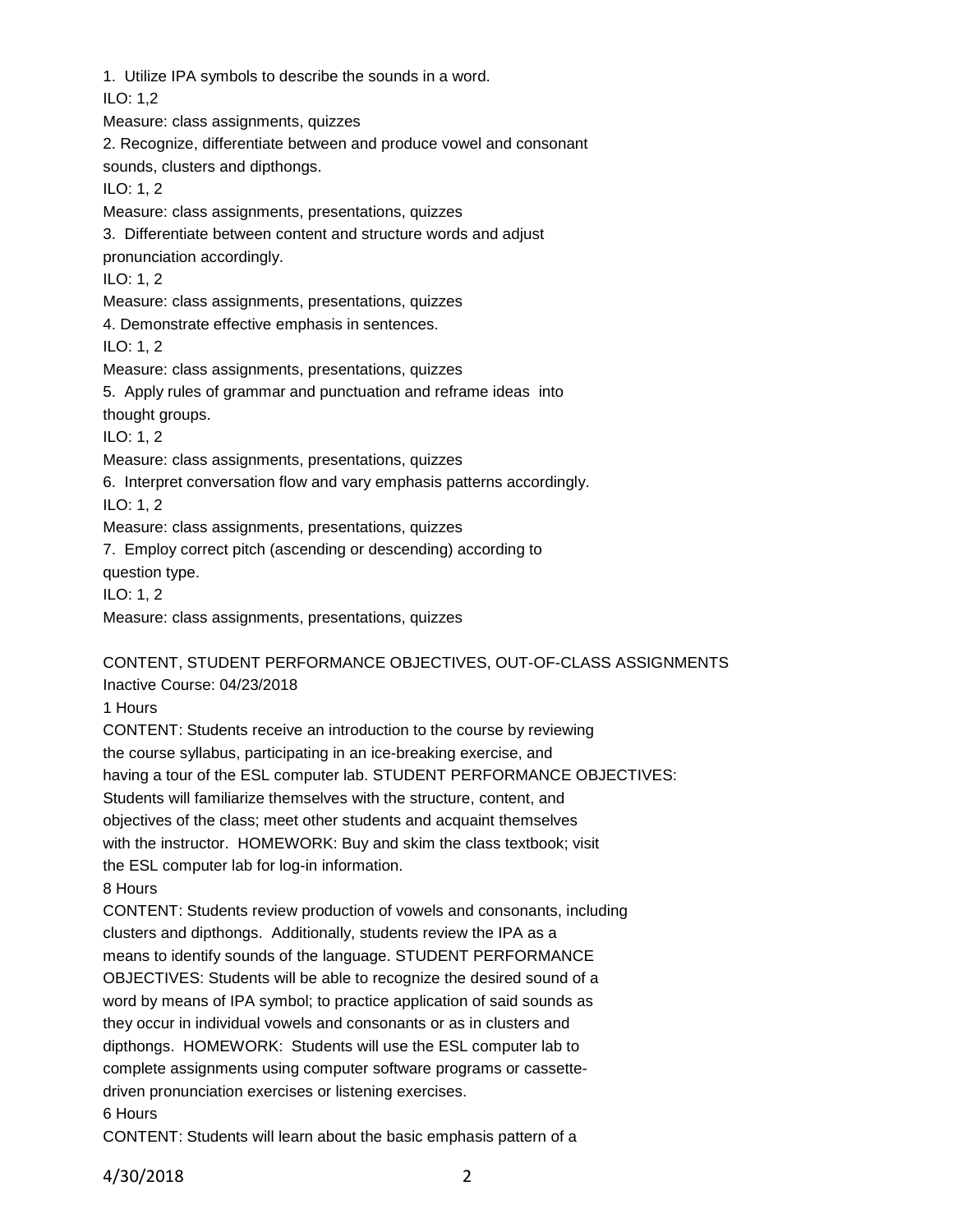sentence. STUDENT PERFORMANCE OBJECTIVES: Students will be able to distinguish the different parts of speech and analyze "content" and "structure" words in order to understand their contribution to the meaning of a sentence. Students will be able to demonstrate ability to use emphasis pattern effectively in a sentence. HOMEWORK: Students will use the ESL computer lab to complete assignments using computer software programs or cassette-driven pronunciation exercises or listening exercises.

#### 6 Hours

CONTENT: Students will learn about linking in sentences. STUDENT PERFORMANCE OBJECTIVES: Students will be able to recognize where instances of linking will occur in a sentence and will be able to pronounce these occurrences successfully themselves. HOMEWORK: Students will use the ESL computer lab to complete assignments using computer software programs or cassette-driven pronunciation exercises or listening exercises.

#### 15 Hours

CONTENT: Students will learn about pitch patterns for emphasis and intonation within a conversation. STUDENT PERFORMANCE OBJECTIVES: Students will be able to follow the flow of a conversation using appropriate emphasis patterns. They will be able to use their voice effectively to demonstrate the type of question being asked (yes/no or WH question). They will be able to use intonation to place groups of words together according to the meaning of the ideas. HOMEWORK: Students will use the ESL computer lab to complete assignments using computer software programs or cassette-driven pronunciation exercises or listening exercises. 2 Hours

Final Exam

### **METHODS OF INSTRUCTION:**

Lecture, audio tape, CDs, and computer software, textbook exercises, listening/speaking exercises, pair work, drills, oral presentation.

#### **METHODS OF EVALUATION:**

The types of writing assignments required: None The problem-solving assignments required: None The types of skill demonstrations required: Class performance Performance exams The types of objective examinations used in the course: Multiple choice True/false Matching items **Completion** Other: Aural quizzes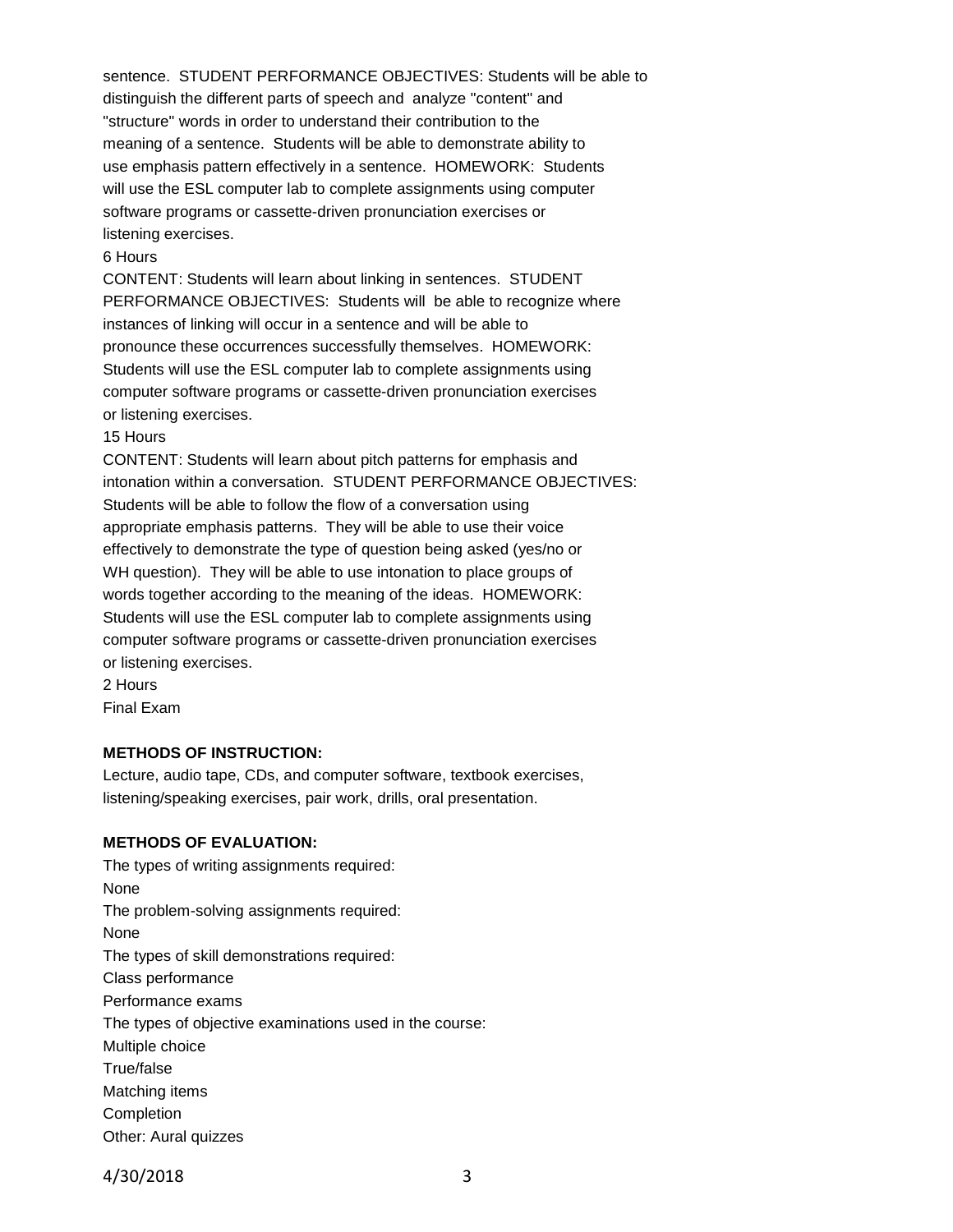Other category:

Class participation and attendance in ESL labs

The basis for assigning students grades in the course:

Writing assignments: 0% - 0% Problem-solving demonstrations: 0% - 0% Skill demonstrations: 10% - 30% Objective examinations: 40% - 70% Other methods of evaluation: 10% - 30%

## **REPRESENTATIVE TEXTBOOKS:**

Recommended: Judy B. Gilbert, Clear Speech, Cambridge University Press, 2008 Reading Level of Text: Intermediate ESL Verified by: M. Sanidad Recommended: Ann Baker and Sharon Goldstein, Pronunciation Pairs, Cambridge University Press, 2008 Reading Level of Text: Intermediate ESL Verified by: M. Sanidad

## **ARTICULATION and CERTIFICATE INFORMATION**

Associate Degree: CSU GE: IGETC: CSU TRANSFER: Not Transferable UC TRANSFER: Not Transferable

SUPPLEMENTAL DATA: Basic Skills: B Classification: Y Noncredit Category: Y Cooperative Education: Program Status: 2 Stand-alone Special Class Status: N CAN: CAN Sequence: CSU Crosswalk Course Department: CSU Crosswalk Course Number: Prior to College Level: Y Non Credit Enhanced Funding: N Funding Agency Code: Y In-Service: N Occupational Course: E Maximum Hours: Minimum Hours: Course Control Number: CCC000435847